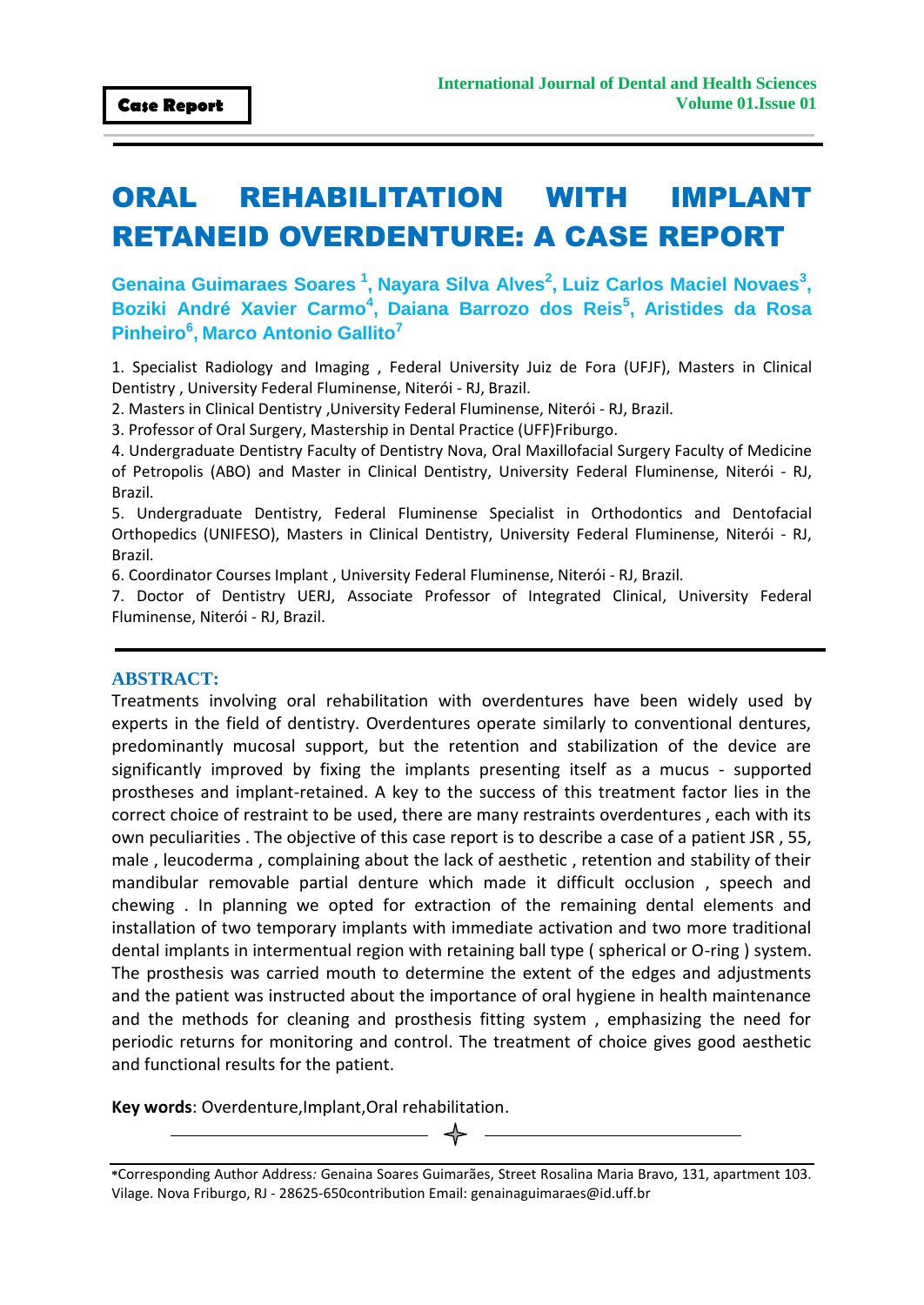# **INTRODUCTION:**

The loss of all dental elements of one or both arches is an important disability that affects self-confidence, communication, masticatory function and esthetics. Patients treated with conventional prostheses are constantly dissatisfied due to poor retention, stability, discomfort or pain in the supporting tissues. Despite the absence of tooth cannot be rehabilitated to a natural condition, the making of a prosthesis can restore health to key aspects such as aesthetics and function. In this regard, rehabilitation by means of implants offers significant improvements over conventional prostheses, improving both patient satisfaction and the quality of life.  $[1, 2]$ 

Currently, various forms of treatment for edentulous patients complaining of retention and / or unsatisfactory stability are available, as such, new conventional denture, implant-retained implantsupported overdentures and fixed prostheses. Accordingly, treatments involving oral rehabilitation with overdentures have been widely used by experts in the field of dentistry. Overdentures operate similarly to conventional dentures, predominantly mucosal support, but the retention and stabilization of the device are significantly improved by fixing the implants presenting as prosthesis mucus-supported and implant-retained. The technique allows the use of the prosthesis immediately after implant placement (immediate loading) due to the use of transitional implants that are activated in conventional implant overdenture while awaiting the period of osseointegration. This is an alternative therapy to obtain retention and stability to conventional full denture, two implants sufficient to ensure satisfactory fixing. [3, 4, 8]

One determining factor in the success of this treatment lies in the correct choice of restraint to be used; there are many restraints overdentures, each with its own peculiarities. Being the professional's responsibility to evaluate each system and indicate that offers the best results for each clinical situation. Therefore, to achieve success is a *prerequisite* prior planning aimed at meeting the individual characteristics of each patient. This work is present report describes a case whose rehabilitative treatment was implantretained overdenture with spherical-type restraint.

# **CASE DETAIL:**

A male patient, leucoderma, 55 year old, attended clinic Specialization in Implantology, Universidade Federal Fluminense, complaining about the lack of aesthetic, retention and stability of a mandibular removable partial denture which made it difficult occlusion, speech and chewing. The prosthesis was found, supported by four elements periodontally compromised teeth, with mobility (Fig. 1). In planning we opted for extraction of the remaining dental elements and installation of two temporary implants with immediate activation and two more traditional dental implants in intermentual region with retaining ball type (spherical or Oring) system. This fitting is a male / female assembly, the male being represented by the intermediate pillar directly connected to the implant and the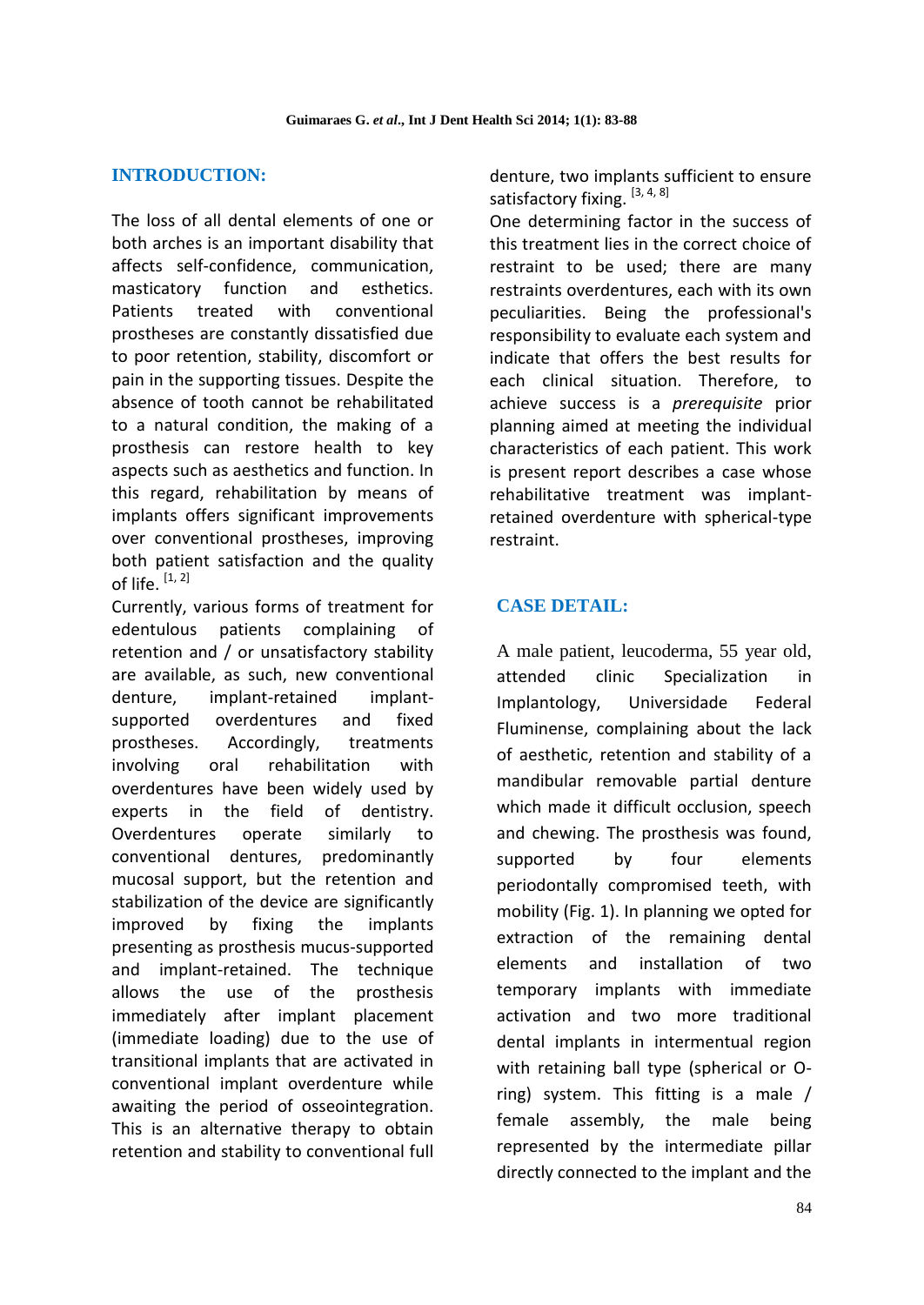female composed of a rubber ring and a capsule surrounding the prosthesis at the base of-. the transitional implants MDL diameters of 2.5 mm x 13mm Brand were *Intra*-*Lock*® System installed. One of the main factors that must be taken into consideration is the parallelism between the implants, since the future prosthesis it is a ball-type overdenture on fittings where the implants will not be joined by a bar (Fig. 2a). After installation of MDL implants were placed capsules (retainers / Female) in transient O'rings implants. We used a rubber sheet between the mark Hygienic female and male to prevent the acrylic resin enters into chemical polymerization undercuts for capturing the female to the denture base. Subsequent to capture procedure in which care is important to wait the final resin attached to the prosthetic intercuspidation maximum position, the position was found in the female component denture base.

The prosthesis was carried mouth to determine the extent of the edges and adjustments and the patient was instructed about the importance of oral hygiene in health maintenance and the methods for cleaning and prosthesis fitting system, emphasizing the need for periodic returns for monitoring and control. The patient authorized the publication of this case by a term of free and informed consent.

#### **DISSCUSION:**

With the discovery of osseointegration of dental implants by Branemark (1985) and its clinical application in dentistry, a wide variety of rehabilitative solutions for edentulous patients has been widely employed, providing a better quality of life, aesthetics and function to the patient.<sup>[9]</sup> The use of immediate loading implants is a form of alternative treatment, compared to conventional technique proposed by Branemark, and aims to reduce the time of treatment, allowing the prosthetic procedure is performed immediately after implant placement . [10]

Where installation of dental implants in which the goal is to leave them exhausted and the patient wishes to receive prosthesis on the same day of surgery, an interesting alternative is to install temporary implants that receive prosthesis immediately about them. The activation of these brought several benefits to the patient. This activation was possible thanks to the fittings ball type (O-rings) that allow the retention of the prosthesis for temporary implants as occurred in the case presented.

A overdenture on implants proves extremely beneficial in the rehabilitation of edentulous arches, being able to restore the function mastication, phonetics, aesthetics and supporting lip musculature. Also provide significant increase in retention, stability and comfort over conventional dentures and reduce the process of bone resorption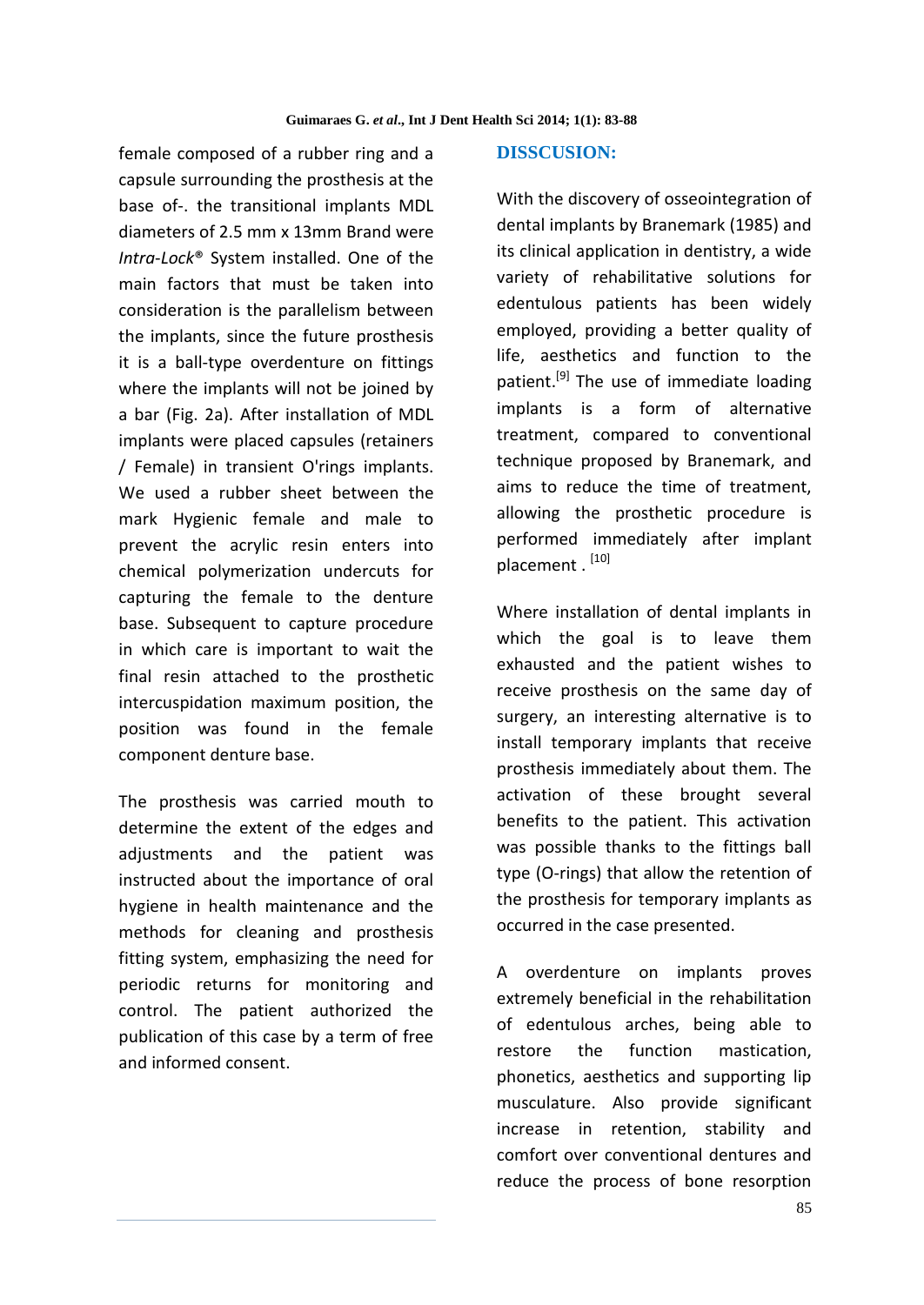rim. Still, they are lower cost and simplicity of cooking with respect to fixed prostheses on implants, making them more accessible to a larger number of patients. [4, 5]

With the development of implants osseointegrated, allowing placement of pillars of support in edentulous areas, and the evolution of rehabilitation treatments, it was necessary to adapt the restraint systems to the reality of the implants.  $[4, 5]$  In the presented case we opted for traditional rehabilitation with dental implants and temporary implants in overdenture which enabled the patient to retain the prosthesis while waiting for osseointegration of traditional implants.

Ideal system for overdenture retention should provide good retentiveness, providing stability to the prosthesis, so that great loss of their retentive capacity over time does not, should be easy to

#### **REFERENCES:**

- 1. Melescanu IM, Marin M, Preoteasa And Tancu AM, Preoteasa CT. Two implant overdenture - the first alternative treatment for edentulous mandible pacientes with complete. Journal of Medicine and Life April. June 2011, 4 (2): 207-209
- 2. Rosenbaum.Full-arch implant-retained prosthetics in general dental practice[.](http://www.ncbi.nlm.nih.gov/pubmed/22482268) [Dent Update.](http://www.ncbi.nlm.nih.gov/pubmed/22482268) 2012 Mar, 39 (2) :108-10, 112, 114-6NT.

maintain and low cost if they need replacement, and have little time for it to be used in confined spaces intermaxillary favoring aesthetics. It must also have the capacity to assist in biomechanical distribution of functional bone adjacent to the implants and fillers.<sup>[5]</sup>

#### **CONCLUSION:**

Based on the literature and clinical experience reported that one can conclude overdenture on implants is an alternative to conventional prostheses, with obvious benefits. Has a high success rate, favoring the prosthetic stability by retaining, the patient returns masticatory function, aesthetics, self-esteem and conequentemente improving the quality of life of patients.

- 3. Tandheelkd Cost-effectiveness When treating an edentulous mandible. 2012 Mar, 119 (3) :133-8.
- 4. Tabata LF, Assuncao WG Rock, Zuim PRJ, Gennari Filho H.Critérios for selection of restraint systems for implant overdentures-retidas.RFO. 2007 Jan / Apr 12 (1) :75-80.
- 5. Fragoso WS, GEP Henriques, MF Mesquita, MA Nobilo, Troy Jr, Oliveira LV. Aesthetic and functional rehabilitation with implant-retained overdenture: A Case Report. Dentistry.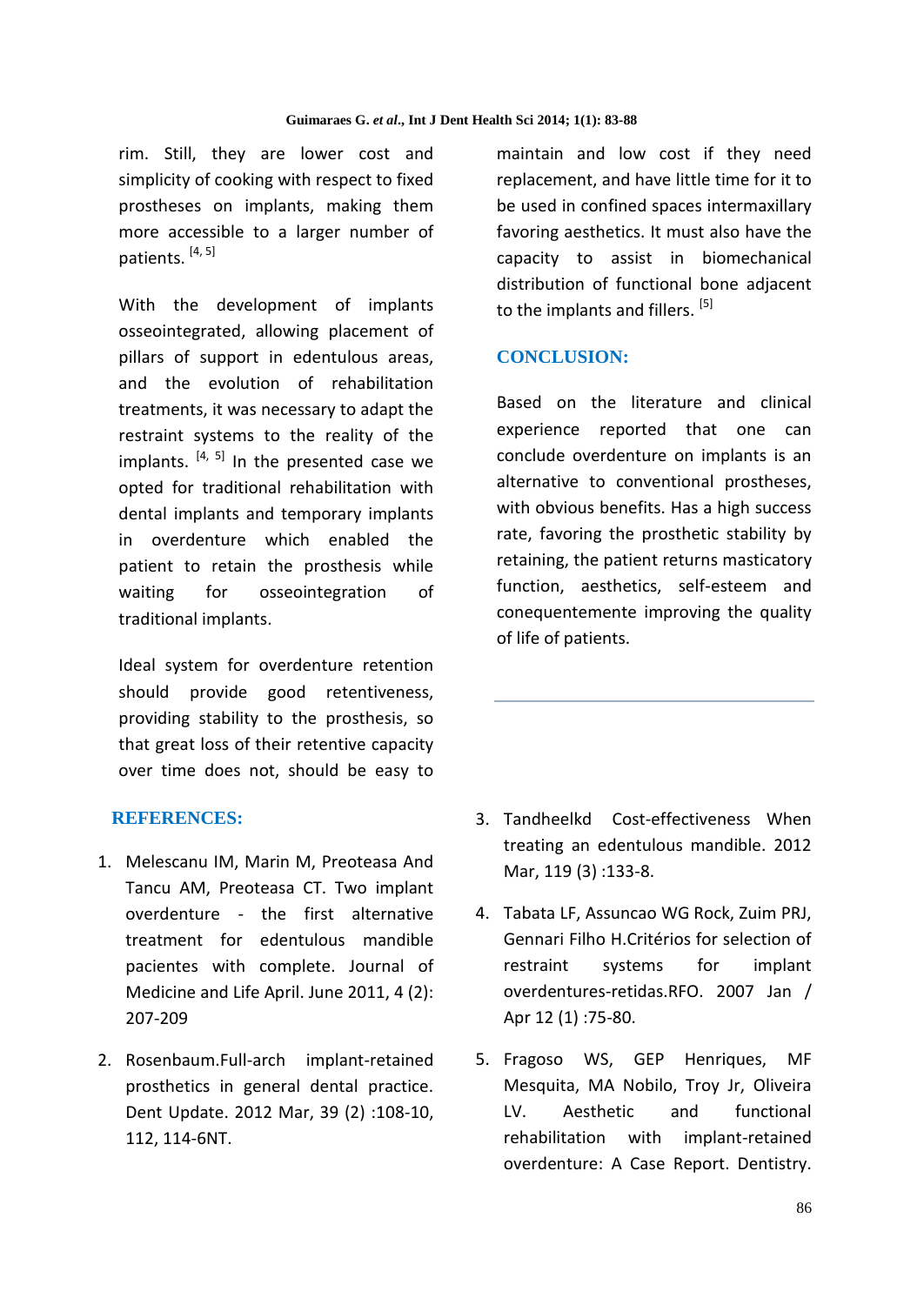Clin-Científ., Recife. 2004 Jan. / Apr (3). 217-225

- 6. Fragoso WS, Troy Jr MG, RO Bozzo, Vedovello SAS, Vedovello Son M. Implant Retained Overdenture. RGO, P. Alegre. 2005 Oct / Nov / December 53 (4), 325-328, 2005Regalo..
- 7. RJ, Silva, JPM, Issa, MS, Claudia, HL, Smith, PB Vasconcelos, CA Celino, S Siéssere, SCH Clinical feasibility of mandibular implant overdenture retainers submitted to immediate load. Gerodontology 2011, 28: 227-232.
- 8. Castellon P, Blatz MB, MS Block, IM Finger, B. Rogers Immediate loading of dental implants in the edentulous mandible. J Am Dent Assoc 2004; 135 (11) :1543-9
- 9. Saba Chujfi-E, Pereira SAS, Saba AK., Prevention of peri-implant diseases. R. Periodontics. 2008-18 (4) :54-61.
- 10. GR Velloso, ND Harari, M. Groisman Installed on immediate loading in edentulous patients implants. Report of a case sobrentadura. ImplantNews; 2004 Jan-February 2004 1 (1):73-76.

# **FIGURES:**



Figure 1: a. Initial clinical aspect of the patient. b. Temporary implants installed